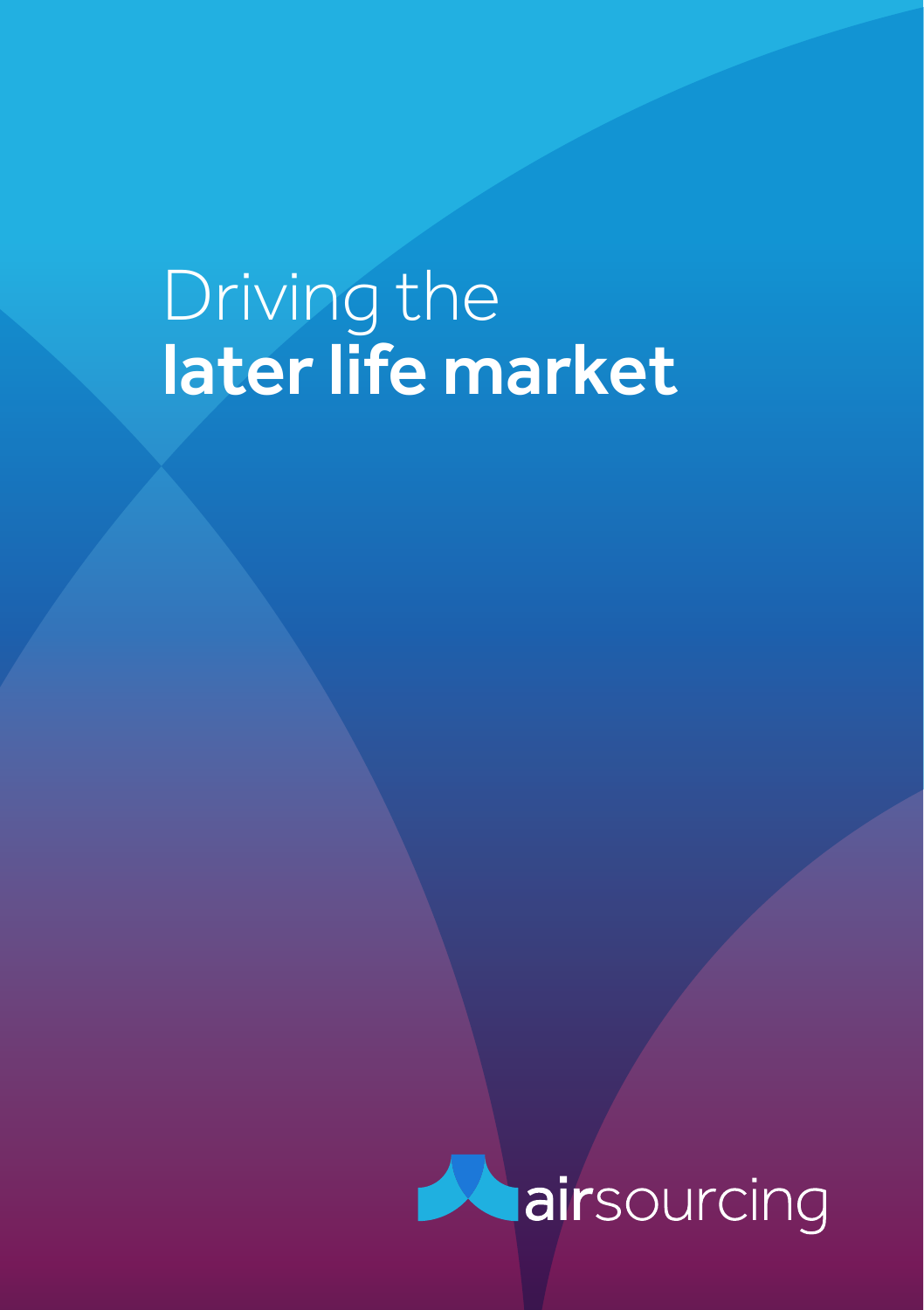## Air is the industry-leading later life lending platform

Enabled by technology, knowledge and people, we offer advisers personal development services, incentives and rewards programmes, as well as best-in-class digital sourcing tools in Air Sourcing.

Air Sourcing is a sophisticated technology solution that connects you to more opportunities.

It provides an expansive network, comprehensive portfolio, and intuitive interface for searching and recommending the most relevant and up-to-date later life lending products and services for your clients in real-time, including lifetime, retirement and retirement interest-only (RIO) solutions.

### Air Sourcing gives you:

- **•** An award-winning later life lending sourcing platform at your fingertips, offering an expansive range of products and exclusive deals
- **•** API integration with leading lenders, from KFI production straight through to application
- Real-time updates and bespoke plugins with Knowledge Bank and entitledto
- **•** Access to Air's market-leading online fact-find and suitability report generator, WriteRoute
- $\bullet$  A wide range of supportive tools and ongoing developments, such as flood risk and borrowing calculators, all completely free of charge



### **WriteRoute**

As part of Air Sourcing, you get access to our innovative online fact-find and suitability report generator, WriteRoute.

With WriteRoute, you can work through your advice process seamlessly from end to end, creating a more efficient process for your clients and giving you better customer outcomes.

#### How does it work?



Fact-find

Use our enhanced fact-find to gather all the information you need to start your client's later life lending journey

#### State benefits check STEP

Complete a State benefits check in minutes using the entitledto tool



Source from the widest range of later life Product sourcing

lending products on any UK sourcing system

Compare later life products against all lenders' detailed criteria Compare lenders



Request KFIs

#### Request KFIs from multiple lenders in one go

#### Suitability report STEP

Simply select a product and our system will use the fact-find template to populate your suitability report



Choose Air Club as your submission route for an enhanced Get enhanced procuration fees

procuration fee of up to 0.75% with some lenders

#### Aftercare

06

02

**STEF** 04

Air's WriteRoute will allow you to give your clients a smoother, slicker advice journey. All steps are stored in your account safely and securely for future reference or for your compliance team.